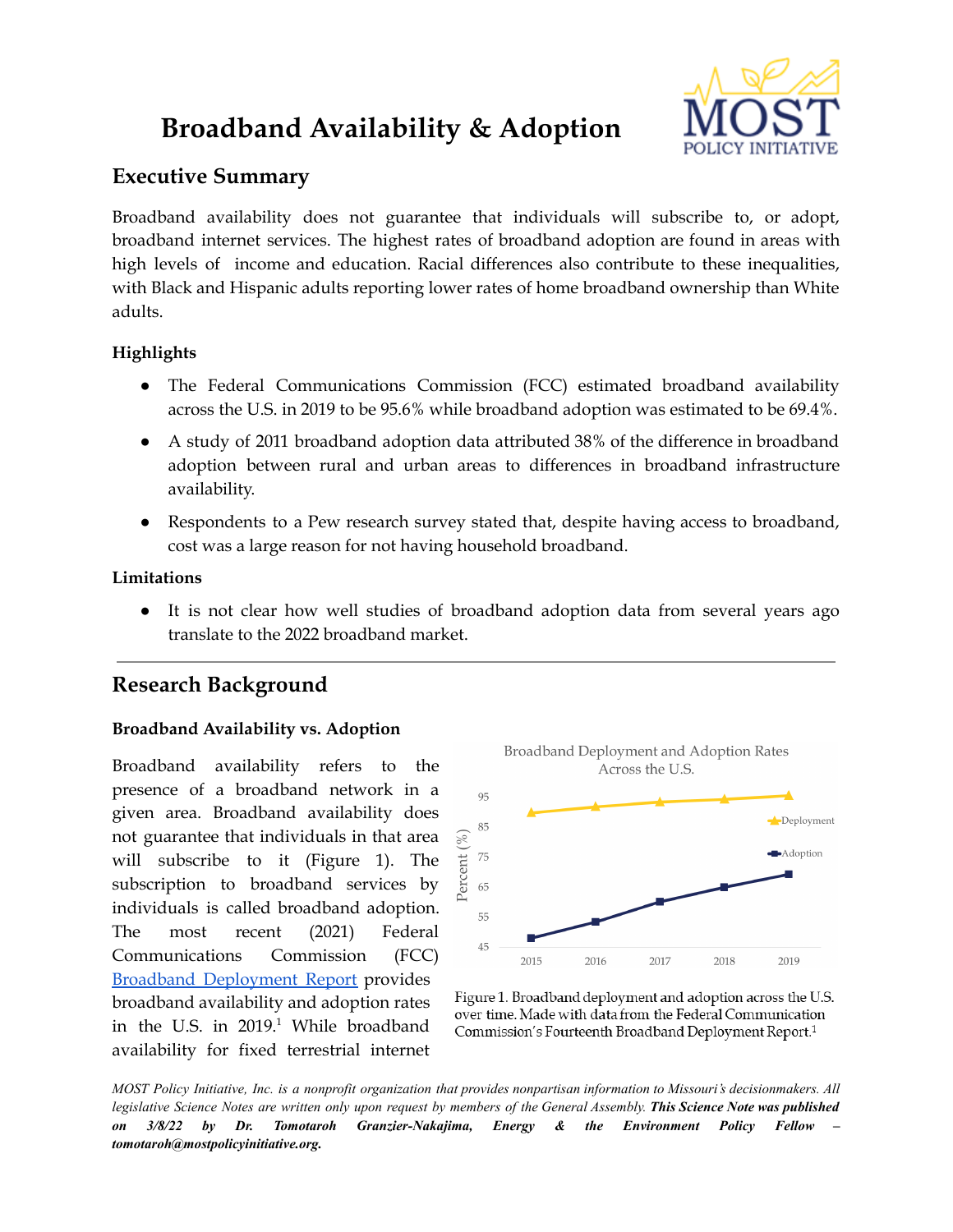(e.g., fiber, cable, DSL) at 25/3 Mbps speeds nationwide was 95.6%, broadband adoption was 69.4%. Both of these figures are likely overestimates because the FCC measures this data at the census block and census tract level, and a census block or tract is considered to have access to broadband if only a single location in that area has adopted or has access to service. For more information on broadband availability mapping see our **[Science](https://mostpolicyinitiative.org/science-note/broadband-availability-mapping/) Note**.

#### Impact of Broadband Availability on Adoption

One study investigated the effects of broadband availability and other factors on broadband adoption.<sup>2</sup> They found that differences in infrastructure between rural and urban areas accounted for approximately 38% of the broadband adoption gap in 2011. Other factors such as income and education were found to account for 52% of the gap. There are not more recent research studies investigating this relationship and the broadband market has changed a lot in the past decade, so it is unclear how well this study translates to the 2022 broadband market.

#### **Broadband Adoption Demographics**

Broadband adoption data varies substantially by geographic location and demographics. When data from the FCC Broadband Deployment Report is categorized based on demographic data, there are large differences in broadband adoption based on income and urban/rural settings.<sup>1</sup> Broadband adoption in the highest quartile for median household income is 61.3% while adoption in the lowest quartile is 28.3%. Similarly, adoption in the quartile representing the most urban/suburban population rate is 62.3% while adoption in the quartile representing the highest rural population rate is 31.5%.

Pew Research Center has recorded several survey responses related to broadband adoption (Figure 2). They found that 57% of adults who make less than \$30k a year report having broadband at home, while 92% of adults who make over \$100k a year report the same. <sup>3</sup> Less formal education and higher age was also associated with lower rates of home broadband adoption. Racial disparities exist as well, with Hispanic and Black adults responding that they have home broadband at lower rates than White adults.





% of non-broadband users in the

U.S. who say the following are

Figure 2. Pew Research Center surveys measuring (left) home broadband ownership among different demographics and (right) reasons non-broadband users don't have home broadband.<sup>3</sup>